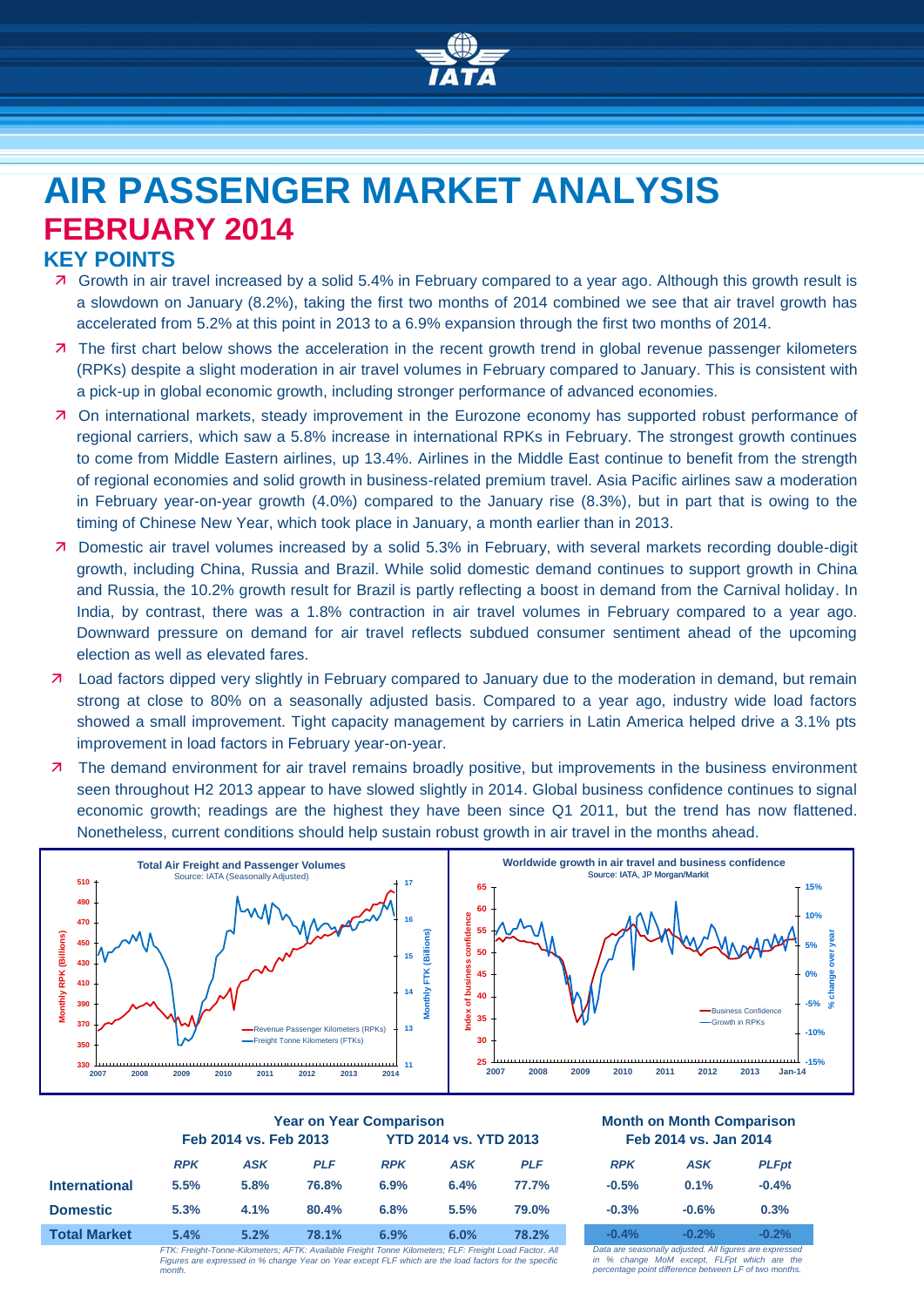# **PASSENGER MARKET**

#### **International Markets**



- Air travel on international markets increased by a robust 5.5% in February compared to a year ago, but slowed slightly on January growth (8.2%). The strong January growth, however, was slightly positively influenced by the timing of the Chinese New Year holiday. Over the month, there was a small contraction in international passenger travel – in February there was a 0.5% decline compared to January – which caused load factors to slip very slightly also.
- 7 International air travel results show airlines in the Middle East posting the strongest increase in February, up 13.4%. Airlines in the Middle East continue to benefit from the strength of regional economies and solid growth in business-related premium travel. The Gulf nations specifically are enjoying acceleration in non-oil sectors of their economies, ensuring strength in consumer demand and positive developments in sectors such as trade, transport and tourism.
- Steady improvement in the Eurozone economy supported robust performance of regional carriers, which experienced a 5.8% increase in international RPKs in February. Growth in both the manufacturing and services sectors has now reached rates not seen since the first half of 2013, according to JPMorgan/Markit's surveys of purchasing managers. The pattern of growth has also become more extensive, with major economies like France now also entering positive growth in outputs and new orders for the first time since Q3 2011. These developments should support employment and consumer demand in the months ahead, which in turn could boost demand for air travel.
- Asia Pacific airlines saw a moderation in the February year-on-year comparison (4.0%) compared to the January rise (8.3%), but part of that is owing to the timing of Chinese New Year, which took place in January, a month earlier than in 2013. While regional economic activity remains broadly robust and trade volumes continue to accelerate, indicators from the major regional economy, China, continue to indicate potential downside risks ahead. February data show that business activity has declined for the third month running according to JPMorgan/Markit.
- 7 North American airlines' international RPKs rose 2.0% in February year-on-year, a slowdown on the January growth rate (3.7%). Air travel on carriers in the region should continue to expand at least at these rates in the months ahead, with the demand backdrop showing signs of improvement, employment growth picking-up and consumer spending on the rise.
- Growth in international travel on Latin American carriers was 4.2% in February, only slightly slower than in January (4.4%). The outlook for Latin American carriers remains broadly positive, with continued robust performance of economies like Colombia, Peru and Chile, and the upcoming demand to be generated by the FIFA World Cup in Brazil. By contrast, airlines in Africa saw virtually no change (0.1%) in air travel volumes in February compared to a year ago. The weakness in international air travel for regional carriers over recent months could be in part reflecting adverse economic developments in some parts of the continent, with the slowdown of major economy South Africa.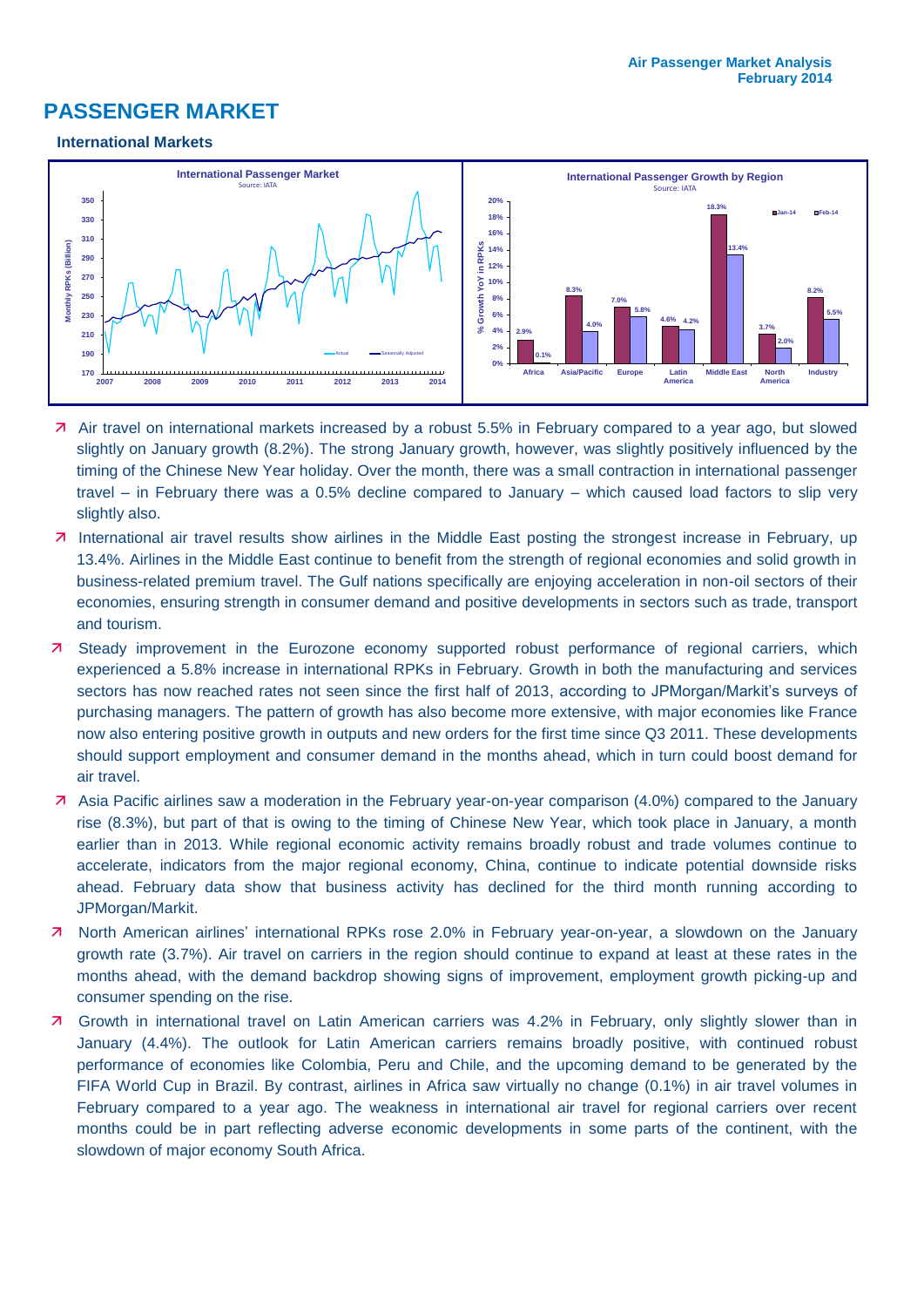#### **Air Passenger Market Analysis February 2014**



#### **Domestic Market**



- **7** Domestic air travel volumes increased by a strong 5.3% in February year-on-year, with several markets recording double-digit growth. Domestic market load factors reached 80.4% in February, up 0.9% pts compared to a year ago, supported by the strong rise in demand in most markets.
- Air travel in China and Russia rose 12.0% and 10.5%, respectively. The February result for China's domestic market was a slowdown on January, but that month saw an upward bias due to the timing of the Chinese New Year. Although there have been indicators of slowdown in the Chinese economy, as previously mentioned, domestic consumer demand remains solid and that should support continued growth in air travel. Air travel in Russia has been supported by the government's policy to sustain employment and incomes.
- Growth in air travel in Brazil picked-up in February, rising 10.8%. But part of that acceleration (compared to January when growth was 7.2%), is due to the Carnival holiday, which commenced at the end of February and would have resulted in a boost in domestic air travel beforehand. Overall, however, the fundamental drivers in Brazil remain fragile with continued economic weakness eroding domestic demand. In coming months, there could be some added support from the upcoming World Cup mid-year.
- In India, by contrast, there was a 1.8% contraction in air travel volumes in February compared to a year ago. Downward pressure on demand for air travel reflects subdued consumer sentiment ahead of the upcoming election as well as elevated fares. Air fares have been on the rise since mid-2013, and are currently at the highest levels since mid-2007.
- Air travel growth in Australia remains subdued, up just 3.1% in February year-on-year. Despite interest rate cuts, the economy remains broadly sluggish. But while unemployment rates are higher than the government would like (at around 6%), February data has some an increase in employment and the participation rate, suggesting that labor market conditions are improving. If these trends continue, downward pressure on domestic air travel growth should ease.
- 7 In the US, domestic air travel rose just 1.2% in February. Domestic air travel in the US should receive support for continued growth with recent increases in consumer confidence throughout the year as well as rising employment activity.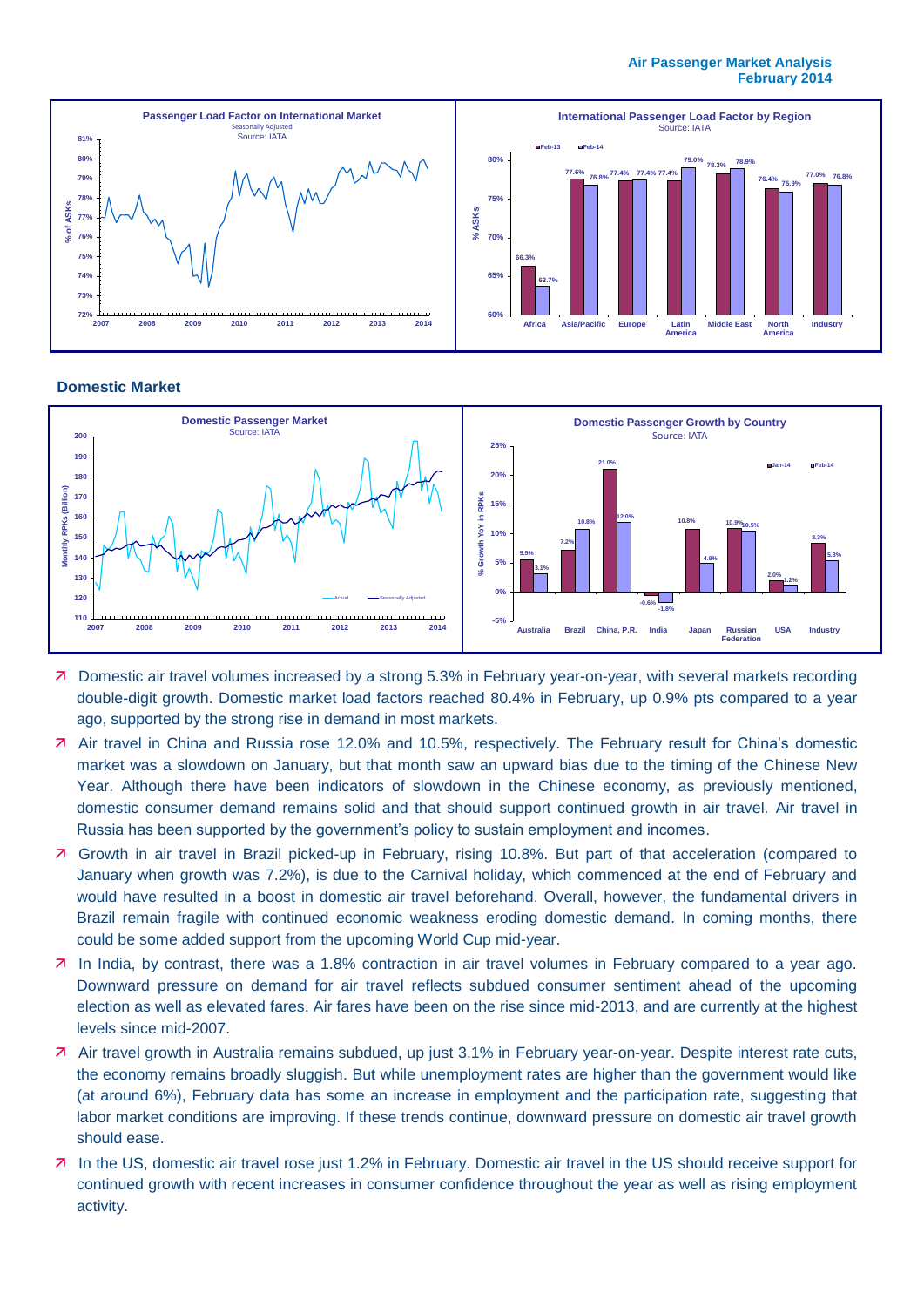#### **Air Passenger Market Analysis February 2014**



### **Total Market (Domestic + International)**



**Africa Asia/Pacific Europe Latin**

**America Middle East North America**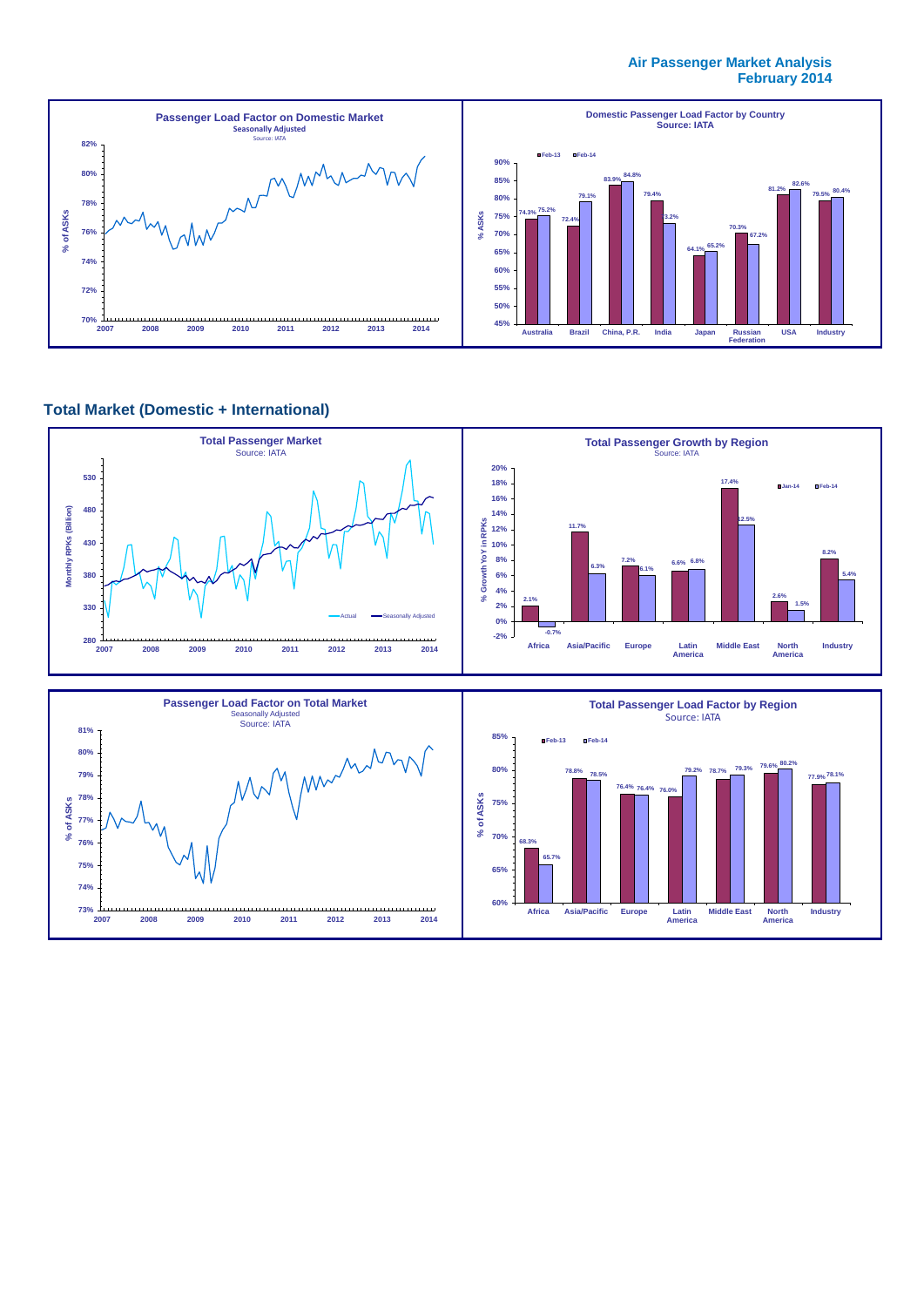# **ANNEX**

| <b>Year on Year</b><br><b>Comparison</b> |            | Feb 2014 vs Feb 2013 |            | <b>YTD 2014 vs. YTD 2013</b> |            |            |  |
|------------------------------------------|------------|----------------------|------------|------------------------------|------------|------------|--|
|                                          | <b>RPK</b> | <b>ASK</b>           | <b>PLF</b> | <b>RPK</b>                   | <b>ASK</b> | <b>PLF</b> |  |
| <b>Africa</b>                            | 0.1%       | 4.1%                 | 63.7%      | 1.6%                         | 4.0%       | 66.5%      |  |
| <b>Asia/Pacific</b>                      | 4.0%       | 5.1%                 | 76.8%      | 6.3%                         | 6.4%       | 77.6%      |  |
| <b>Europe</b>                            | 5.8%       | 5.7%                 | 77.4%      | 6.4%                         | 5.9%       | 77.4%      |  |
| <b>Latin America</b>                     | 4.2%       | 2.1%                 | 79.0%      | 4.4%                         | 2.2%       | 80.0%      |  |
| <b>Middle East</b>                       | 13.4%      | 12.5%                | 78.9%      | 16.0%                        | 13.7%      | 80.2%      |  |
| <b>North America</b>                     | 2.0%       | 2.6%                 | 75.9%      | 2.9%                         | 2.7%       | 78.2%      |  |
| <b>International</b>                     | 5.5%       | 5.8%                 | 76.8%      | 6.9%                         | 6.4%       | 77.7%      |  |
| <b>Australia</b>                         | 3.1%       | 1.9%                 | 75.2%      | 4.4%                         | 3.5%       | 76.2%      |  |
| <b>Brazil</b>                            | 10.8%      | 1.4%                 | 79.1%      | 8.8%                         | 3.5%       | 80.1%      |  |
| China P.R.                               | 12.0%      | 10.7%                | 84.8%      | 16.3%                        | 14.2%      | 82.0%      |  |
| <b>India</b>                             | $-1.8%$    | 6.6%                 | 73.2%      | $-1.2%$                      | 7.6%       | 71.7%      |  |
| Japan                                    | 4.9%       | 3.2%                 | 65.2%      | 7.8%                         | 6.0%       | 62.3%      |  |
| <b>Russian Federation</b>                | 10.5%      | 15.7%                | 67.2%      | 10.7%                        | 13.3%      | 66.2%      |  |
| US                                       | 1.2%       | $-0.5%$              | 82.6%      | 1.6%                         | $-0.2%$    | 81.7%      |  |
| <b>Domestic</b>                          | 5.3%       | 4.1%                 | 80.4%      | 6.8%                         | 5.5%       | 79.0%      |  |
| <b>Africa</b>                            | $-0.7%$    | 3.2%                 | 65.7%      | 0.8%                         | 3.3%       | 67.4%      |  |
| <b>Asia/Pacific</b>                      | 6.3%       | 6.6%                 | 78.5%      | 9.0%                         | 8.6%       | 77.9%      |  |
| <b>Europe</b>                            | 6.1%       | 6.1%                 | 76.4%      | 6.7%                         | 6.2%       | 76.3%      |  |
| <b>Latin America</b>                     | 6.8%       | 2.5%                 | 79.2%      | 6.7%                         | 3.6%       | 80.0%      |  |
| <b>Middle East</b>                       | 12.5%      | 11.6%                | 79.3%      | 15.1%                        | 12.8%      | 80.6%      |  |
| <b>North America</b>                     | 1.5%       | 0.8%                 | 80.2%      | 2.1%                         | 0.9%       | 80.4%      |  |
| <b>Total Market</b>                      | 5.4%       | 5.2%                 | 78.1%      | 6.9%                         | 6.0%       | 78.2%      |  |

*RPK: Revenue-Passenger-Kilometers; ASK: Available-Seat-Kilometers; PLF: Passenger-Load-Factor; All Figures are expressed in % change Year on Year except PLFwhich are the load factors for the specific month.*